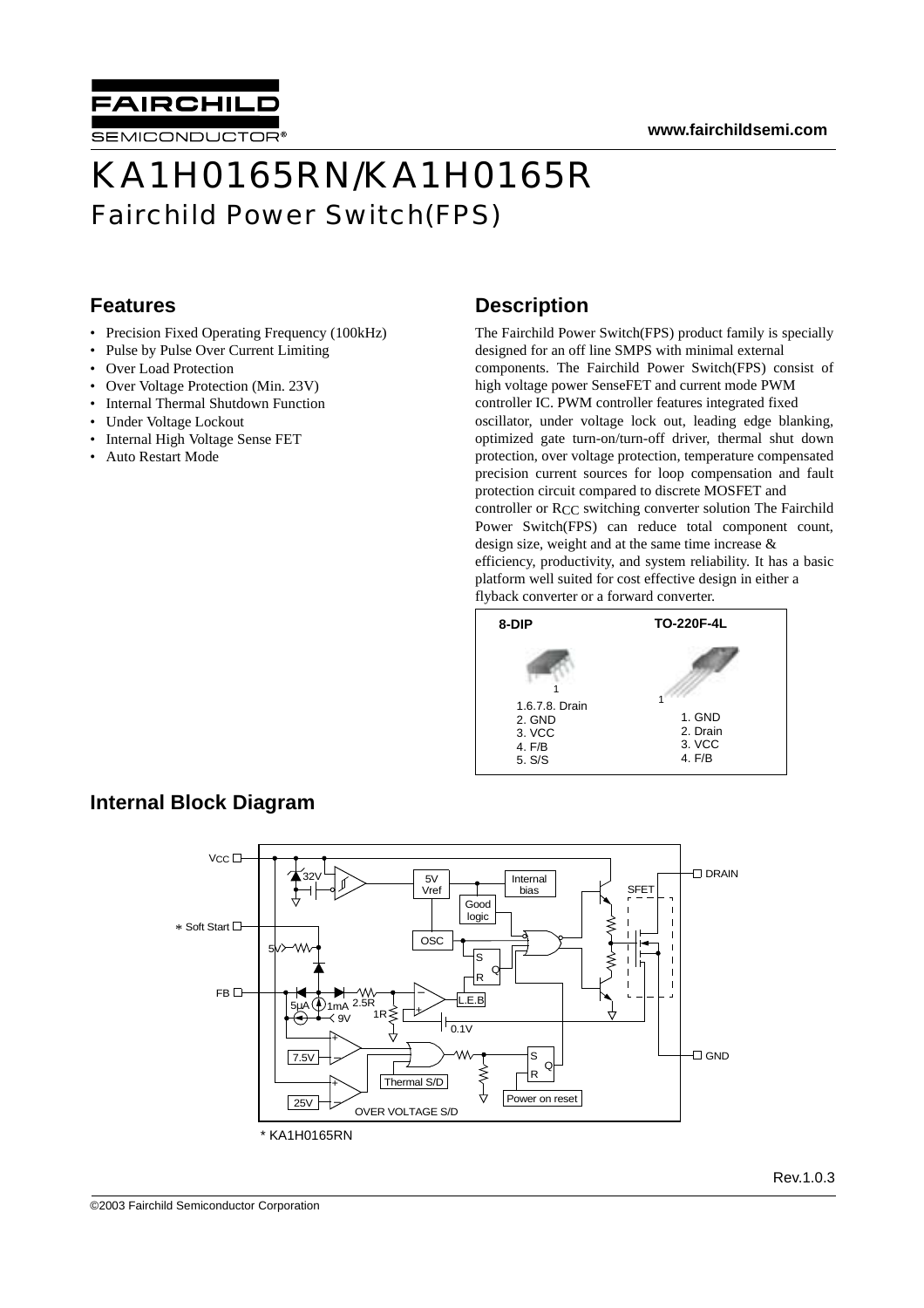### **Absolute Maximum Ratings**

| <b>Parameter</b>                                | Symbol               | Value           | Unit            |
|-------------------------------------------------|----------------------|-----------------|-----------------|
| Maximum Drain Voltage (1)                       | V <sub>D</sub> , MAX | 650             | V               |
| Drain-Gate Voltage (RGS=1MΩ)                    | <b>VDGR</b>          | 650             | $\vee$          |
| Gate-Source (GND) Voltage                       | <b>VGS</b>           | ±30             | V               |
| Drain Current Pulsed <sup>(2)</sup>             | <b>IDM</b>           | 4.0             | <b>ADC</b>      |
| Single Pulsed Avalanche Energy <sup>(3)</sup>   | EAS                  | 95              | mJ              |
| Continuous Drain Current (T <sub>C</sub> =25°C) | ID                   | 1.0             | <b>ADC</b>      |
| Continuous Drain Current (TC=100°C)             | ID                   | 0.7             | ADC.            |
| Maximum Supply Voltage                          | VCC, MAX             | 30              | V               |
| Input Voltage Range                             | <b>VFB</b>           | $-0.3$ to $VSD$ | $\vee$          |
| <b>Total Power Dissipation</b>                  | P <sub>D</sub>       | 40              | W               |
|                                                 | Darting              | 0.32            | $W$ /°C         |
| <b>Operating Ambient Temperature</b>            | Tд                   | $-25$ to $+85$  | $^{\circ}C$     |
| Storage Temperature                             | <b>TSTG</b>          | $-55$ to $+150$ | $\rm ^{\circ}C$ |

**Notes:**

1. T<sub>j</sub> = 25 $^{\circ}$ C to 150 $^{\circ}$ C

2. Repetitive rating: Pulse width limited by maximum junction temperature

3. L = 80mH, V<sub>DD</sub> = 50V, R<sub>G</sub> = 27Ω, starting T<sub>j</sub> = 25<sup>°</sup>C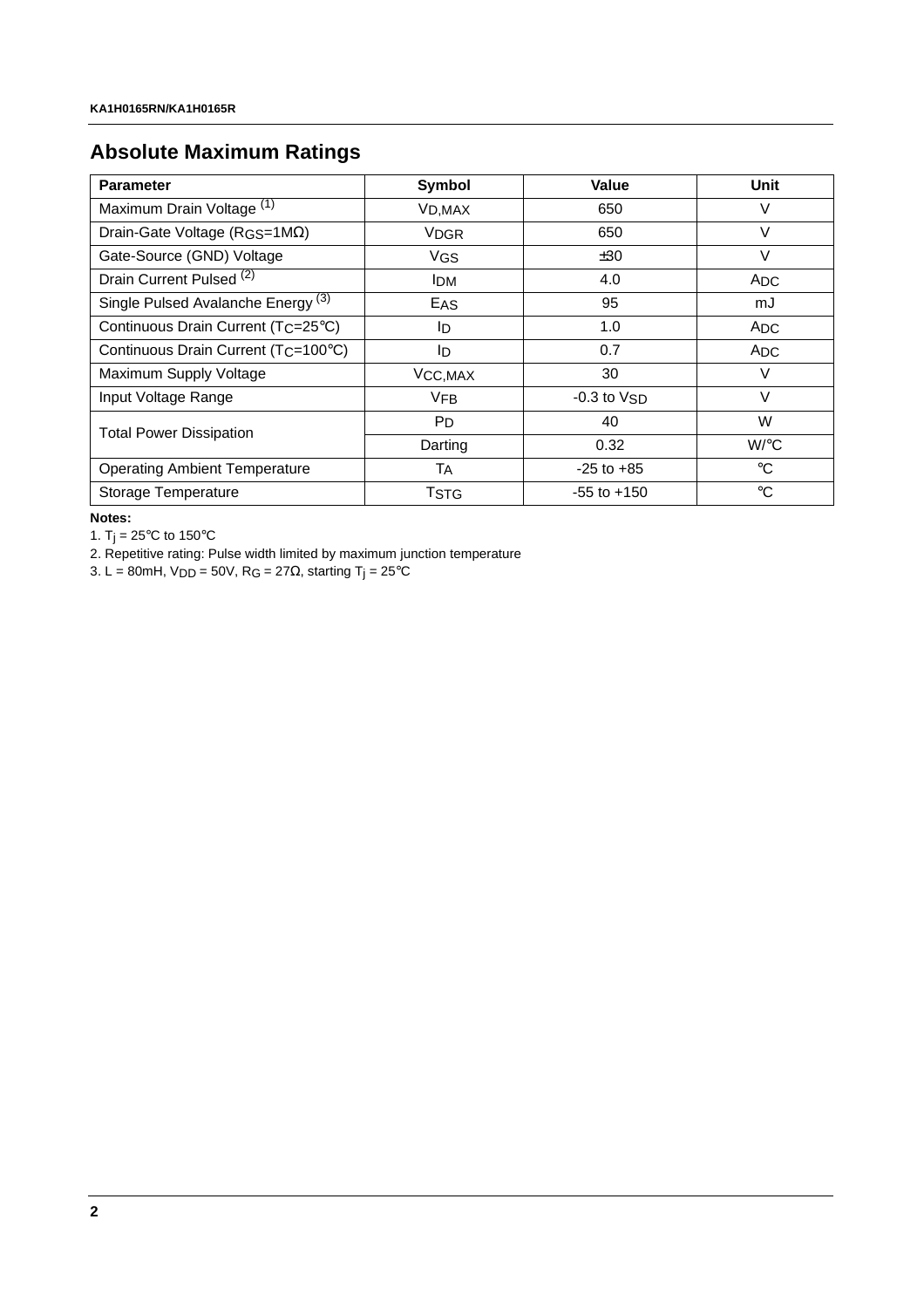## **Electrical Characteristics (SFET Part)**

(Ta=25°C unless otherwise specified)

| <b>Parameter</b>                                     | Symbol        | <b>Condition</b>                                                                                                                 | Min.                     | Typ.           | Max.                     | <b>Unit</b> |
|------------------------------------------------------|---------------|----------------------------------------------------------------------------------------------------------------------------------|--------------------------|----------------|--------------------------|-------------|
| Drain-Source Breakdown Voltage                       | <b>BVDSS</b>  | VGS=0V, ID=50µA                                                                                                                  | 650                      |                |                          | V           |
| Zero Gate Voltage Drain Current                      | <b>IDSS</b>   | VDS=Max., Rating,<br>$VGS=0V$                                                                                                    |                          |                | 50                       | μA          |
|                                                      |               | V <sub>DS</sub> =0.8Max., Rating,<br>VGS=0V, TC=125°C                                                                            |                          | $\overline{a}$ | 200                      | μA          |
| Static Drain-Source on Resistance (Note)             | RDS(ON)       | $VGS=10V$ , $I_D=0.5A$                                                                                                           |                          | 8              | 10                       | Ω           |
| Forward Transconductance (Note)                      | gfs           | $VDS=50V$ , $I_D=0.5A$                                                                                                           | 0.5                      |                |                          | S           |
| Input Capacitance                                    | <b>Ciss</b>   |                                                                                                                                  |                          | 250            | $\overline{\phantom{a}}$ |             |
| <b>Output Capacitance</b>                            | Coss          | VGS=0V, VDS=25V,<br>$f=1MHz$                                                                                                     |                          | 25             |                          | pF          |
| Reverse Transfer Capacitance                         | <b>Crss</b>   |                                                                                                                                  |                          | 10             | $\overline{\phantom{0}}$ |             |
| Turn on Delay Time                                   | $td($ on $)$  | $V_{DD} = 0.5B V_{DSS}$ , $I_{D} = 1.0A$<br>(MOSFET switching<br>time is essentially<br>independent of<br>operating temperature) |                          | 12             | $\overline{\phantom{a}}$ |             |
| <b>Rise Time</b>                                     | tr            |                                                                                                                                  |                          | 4              |                          | nS          |
| Turn off Delay Time                                  | $td($ off $)$ |                                                                                                                                  | -                        | 30             | $\overline{\phantom{a}}$ |             |
| <b>Fall Time</b>                                     | tf            |                                                                                                                                  | $\overline{\phantom{a}}$ | 10             | $\overline{\phantom{0}}$ |             |
| <b>Total Gate Charge</b><br>(Gate-Source+Gate-Drain) | Qg            | $VGS=10V$ , $I_D=1.0A$ ,<br>VDS=0.5B VDSS (MOSFET<br>switching time is essentially<br>independent of operating<br>temperature)   |                          |                | 21                       |             |
| Gate-Source Charge                                   | Qgs           |                                                                                                                                  |                          | 3              |                          | nC          |
| Gate-Drain (Miller) Charge                           | Qgd           |                                                                                                                                  |                          | 9              |                          |             |

#### **Note:**

1. Pulse test: Pulse width ≤ 300µS, duty cycle ≤ 2%

2.  $S = \frac{1}{R}$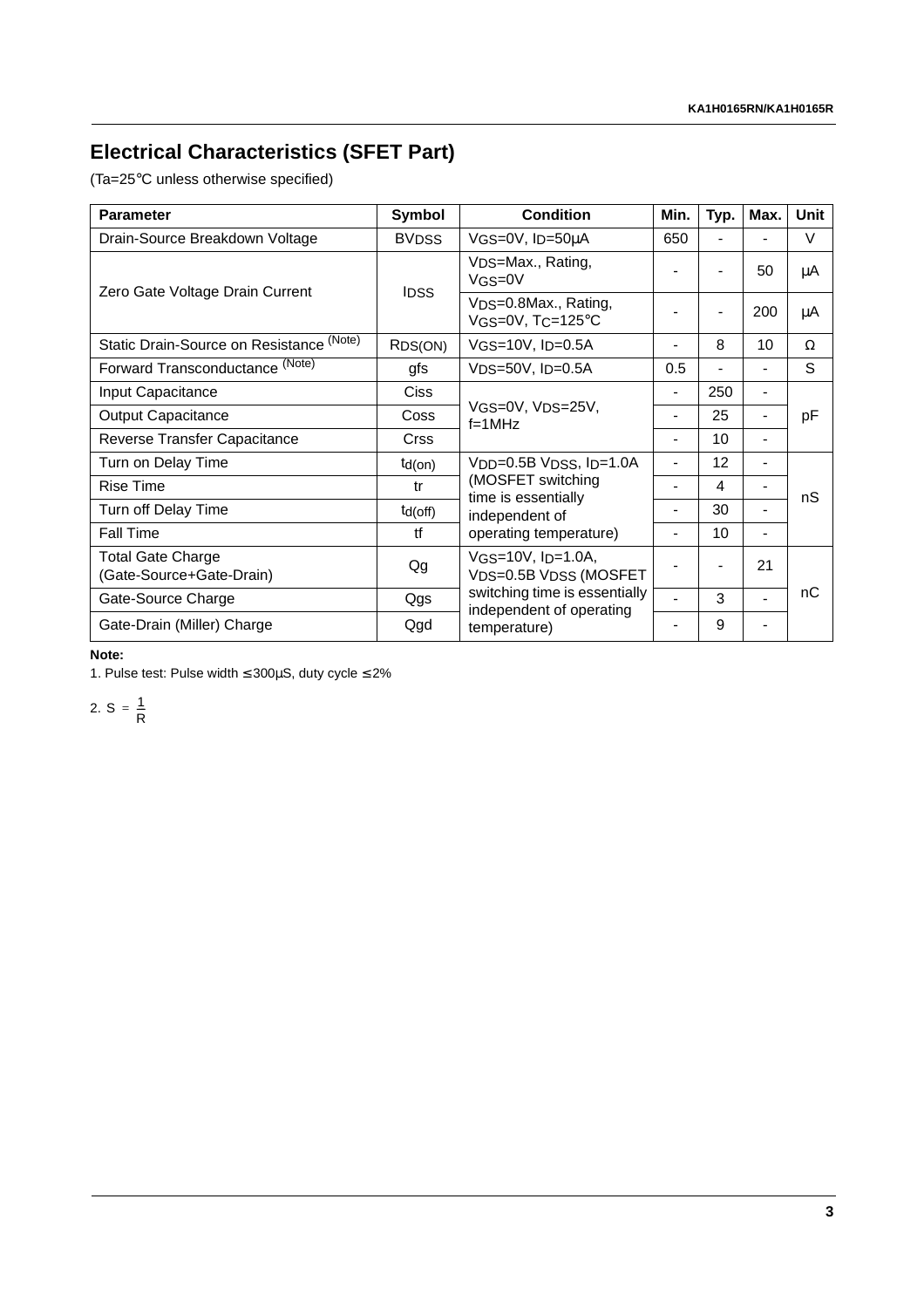### **Electrical Characteristics (Control Part) (Continued)**

(Ta=25°C unless otherwise specified)

| <b>Parameter</b>                                       | <b>Symbol</b>          | <b>Condition</b>                                | Min.           | Typ. | Max.           | Unit            |
|--------------------------------------------------------|------------------------|-------------------------------------------------|----------------|------|----------------|-----------------|
| <b>UVLO SECTION</b>                                    |                        |                                                 |                |      |                |                 |
| <b>Start Threshold Voltage</b>                         | <b>VSTART</b>          |                                                 | 14             | 15   | 16             | $\vee$          |
| Stop Threshold Voltage                                 | <b>VSTOP</b>           | After turn on                                   | 9              | 10   | 11             | $\vee$          |
| <b>OSCILLATOR SECTION</b>                              |                        |                                                 |                |      |                |                 |
| <b>Initial Accuracy</b>                                | Fosc                   | Ta= $25^{\circ}$ C                              | 90             | 100  | 110            | kHz             |
| Frequency Change With Temperature (2)                  | $\Delta$ F/ $\Delta$ T | $-25^{\circ}$ C $\le$ Ta $\le$ +85 $^{\circ}$ C | $\overline{a}$ | ±5   | ±10            | $\%$            |
| Maximum Duty Cycle                                     | Dmax                   |                                                 | 64             | 67   | 70             | %               |
| <b>FEEDBACK SECTION</b>                                |                        |                                                 |                |      |                |                 |
| <b>Feedback Source Current</b>                         | <b>IFB</b>             | Ta=25°C, $0V \leq Vfb \leq 3V$                  | 0.7            | 0.9  | 1.1            | mA              |
| Shutdown Feedback Voltage                              | <b>V<sub>SD</sub></b>  |                                                 | 6.9            | 7.5  | 8.1            | $\vee$          |
| Shutdown Delay Current                                 | Idelay                 | Ta=25°C, $5V \leq Vfb \leq VSD$                 | 4.0            | 5.0  | 6.0            | μA              |
| SOFT START SECTION (KA1H0165RN)                        |                        |                                                 |                |      |                |                 |
| Soft Start Voltage                                     | <b>VSS</b>             | $VFB=2V$                                        | 4.7            | 5.0  | 5.3            | $\vee$          |
| <b>Soft Start Current</b>                              | Iss                    | Sync & S/S=GND                                  | 0.8            | 1.0  | 1.2            | mA              |
| <b>REFERENCE SECTION</b>                               |                        |                                                 |                |      |                |                 |
| Output Voltage <sup>(1)</sup>                          | Vref                   | $Ta=25^{\circ}C$                                | 4.80           | 5.00 | 5.20           | $\vee$          |
| Temperature Stability (1)(2)                           | $Vref/\Delta T$        | $-25^{\circ}$ C $\le$ Ta $\le$ +85 $^{\circ}$ C | $\blacksquare$ | 0.3  | 0.6            | mV/°C           |
| <b>CURRENT LIMIT(SELF-PROTECTION)SECTION</b>           |                        |                                                 |                |      |                |                 |
| <b>Peak Current Limit</b>                              | <b>IOVER</b>           | Max. inductor current                           | 0.53           | 0.6  | 0.67           | A               |
| <b>PROTECTION SECTION</b>                              |                        |                                                 |                |      |                |                 |
| Thermal Shutdown Temperature <sup>(1)</sup>            | <b>T<sub>SD</sub></b>  | $\overline{a}$                                  | 140            | 160  | $\overline{a}$ | $\rm ^{\circ}C$ |
| Over Voltage Protection Voltage                        | <b>VOVP</b>            |                                                 | 23             | 25   | 28             | $\vee$          |
| <b>TOTAL DEVICE SECTION</b>                            |                        |                                                 |                |      |                |                 |
| Start-Up Current                                       | <b>ISTART</b>          | $VCC = 14V$                                     | 0.1            | 0.3  | 0.4            | mA              |
| <b>Operating Supply Current</b><br>(Control Part Only) | <b>IOP</b>             | Ta= $25^{\circ}$ C                              | 6              | 12   | 18             | mA              |
| V <sub>CC</sub> Zener Voltage                          | Vz                     | $ICC = 20mA$                                    | 30             | 32.5 | 35             | $\vee$          |

**Note:**

1. These parameters, although guaranteed, are not 100% tested in production

2. These parameters, although guaranteed, are tested in EDS (wafer test) process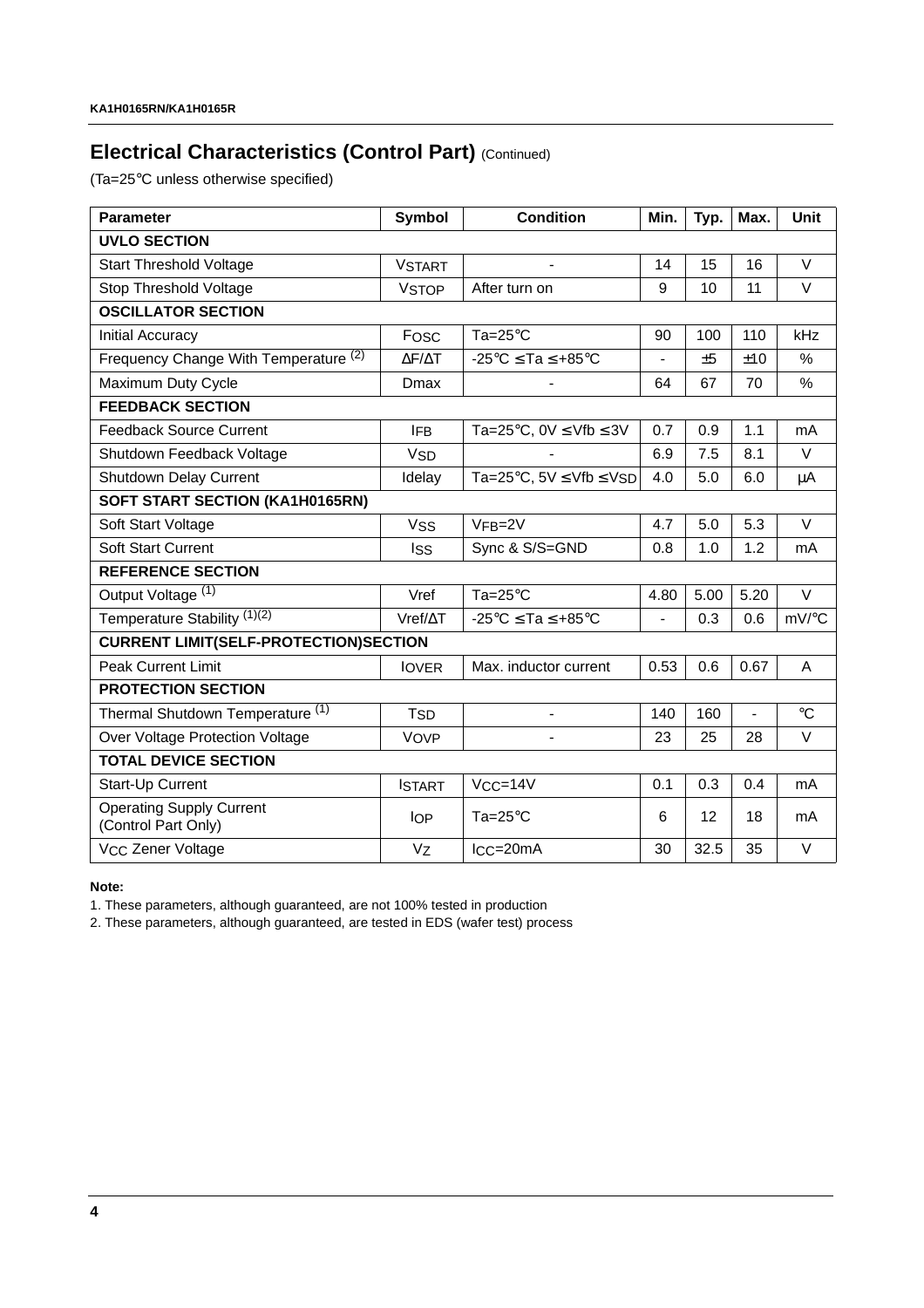### **Typical Performance Characteristics**

(These characteristic graphs are normalized at Ta=25°C)





Figure 3. Operating Supply Current **Figure 4. Peak Current Limit** 





**Figure 1. Operating Frequency Figure 2. Feedback Source Current**





Figure 5. Start up Current **Figure 6. Start Threshold Voltage**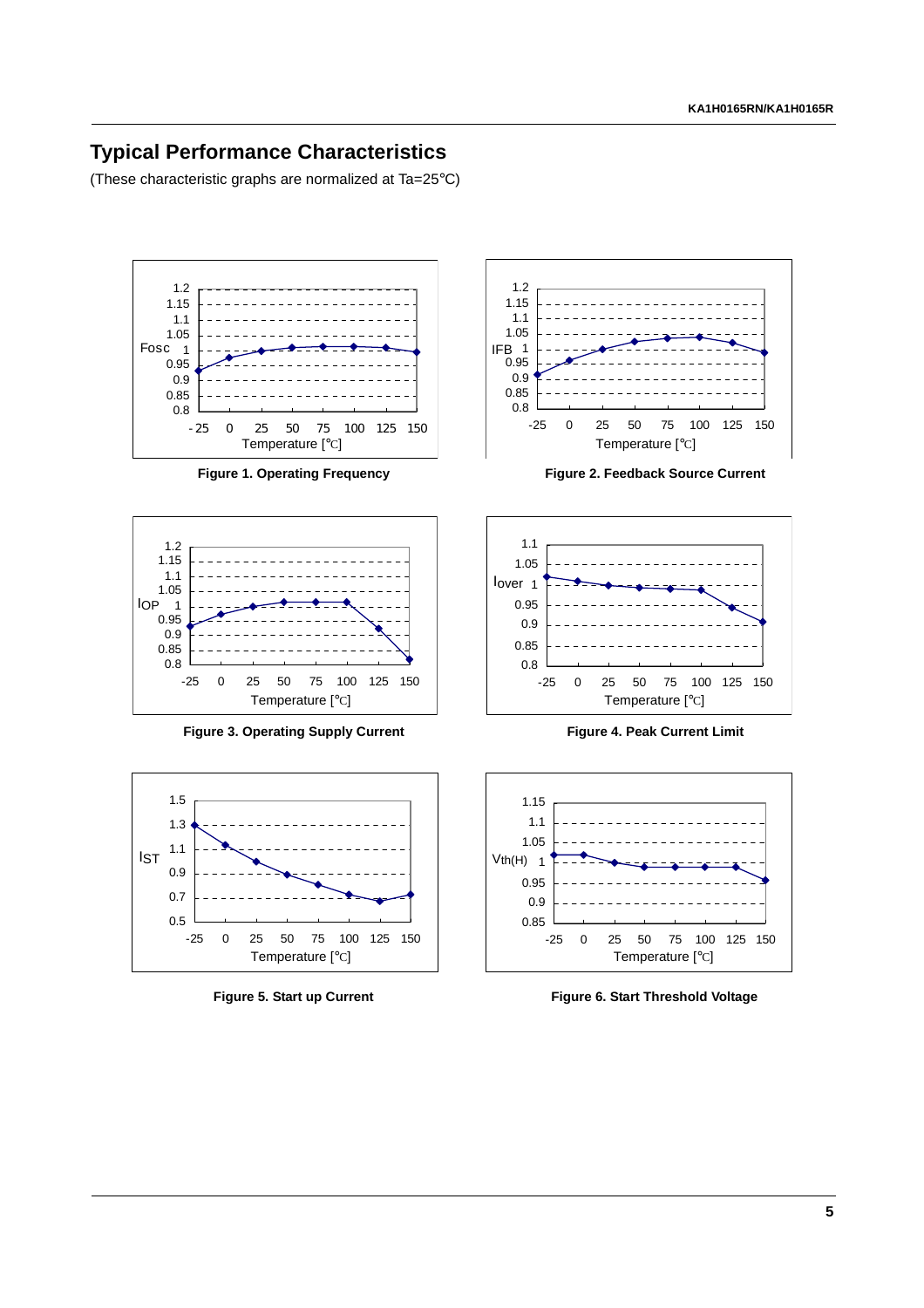### **Typical Performance Characteristics (Continued)**

(These characteristic graphs are normalized at Ta=25°C)



Figure 7. Stop Threshold Voltage **Figure 8. Maximum Duty Cycle** 









Figure 9. V<sub>CC</sub> Zener Voltage **Figure 10. Shutdown Feedback Voltage** 



Figure 11. Shutdown Delay Current Figure 12. Over Voltage Protection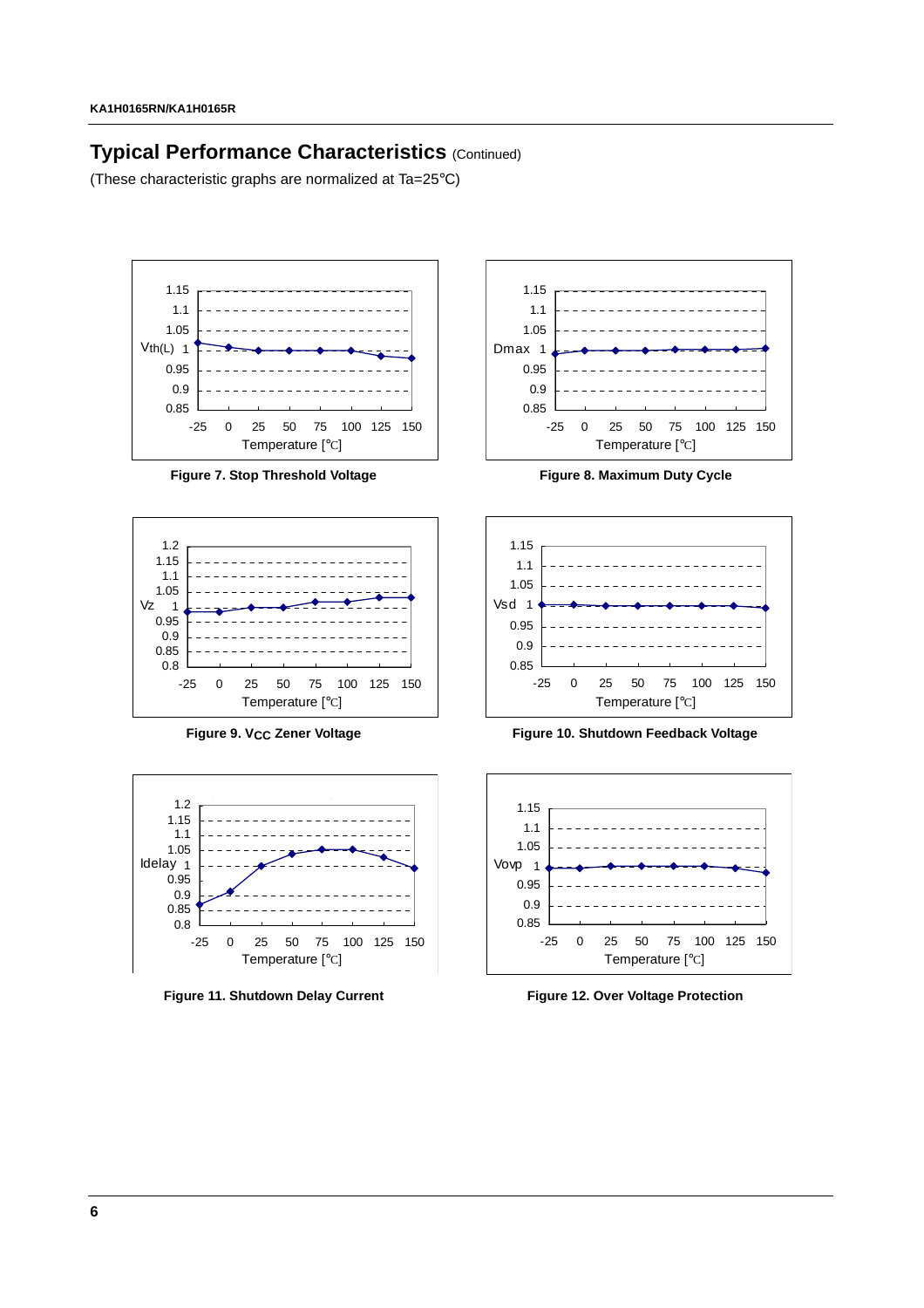### **Typical Performance Characteristics** (Continued)

(These characteristic grahps are normalized at Ta=25°C)



**Figure 13. Static Drain-Source on Resistance**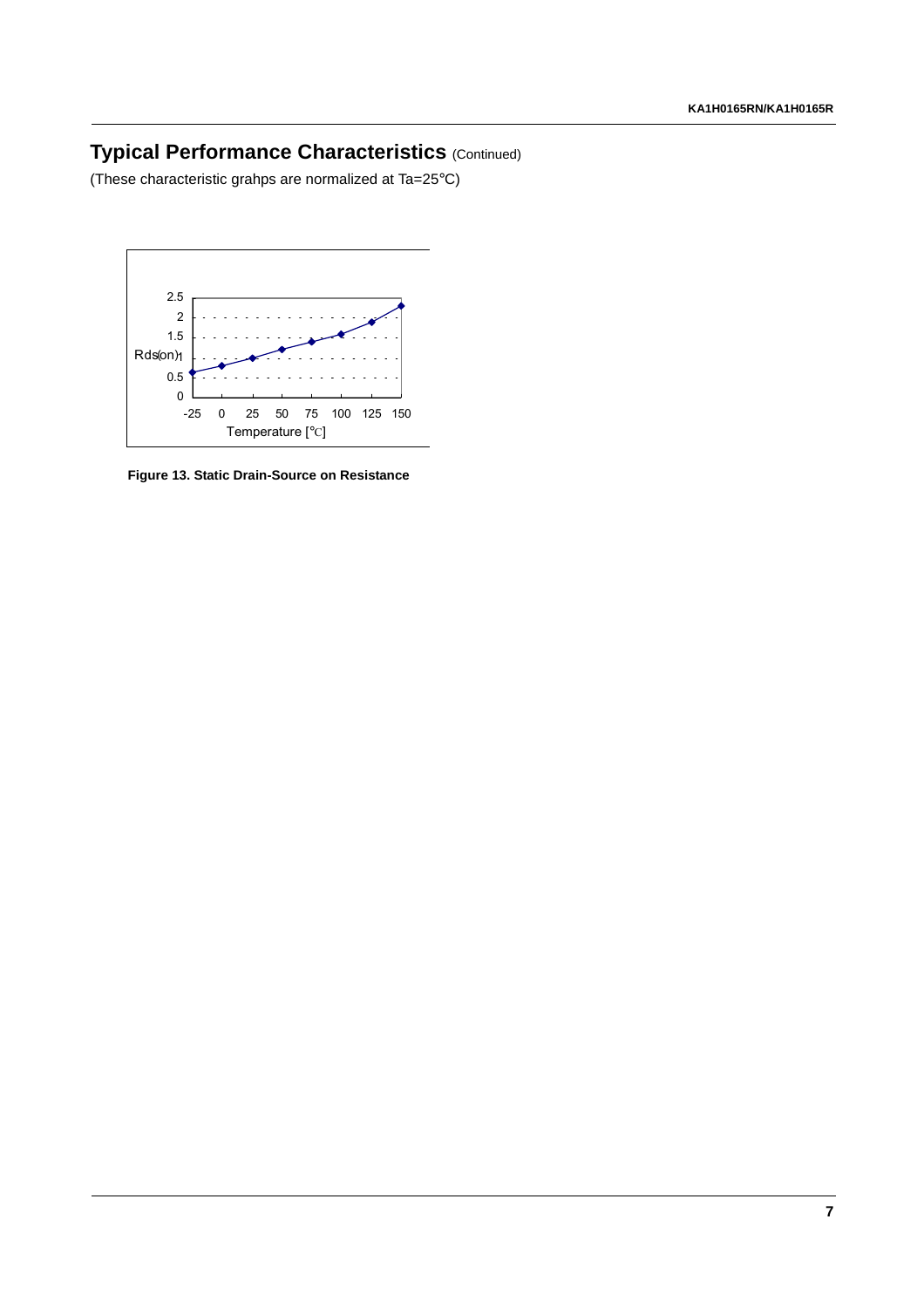### **Package Dimensions**



**8-DIP**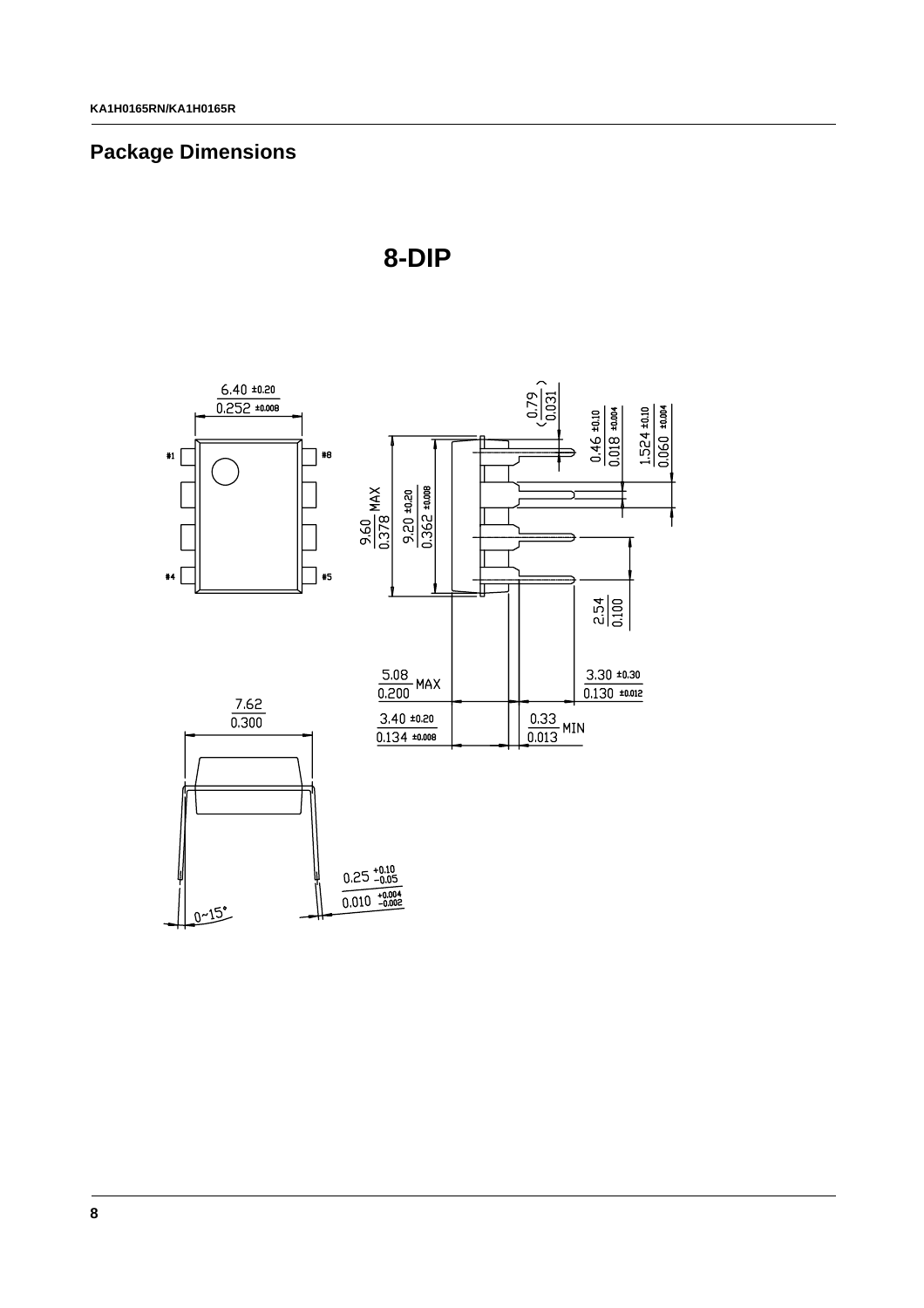

**TO-220F-4L**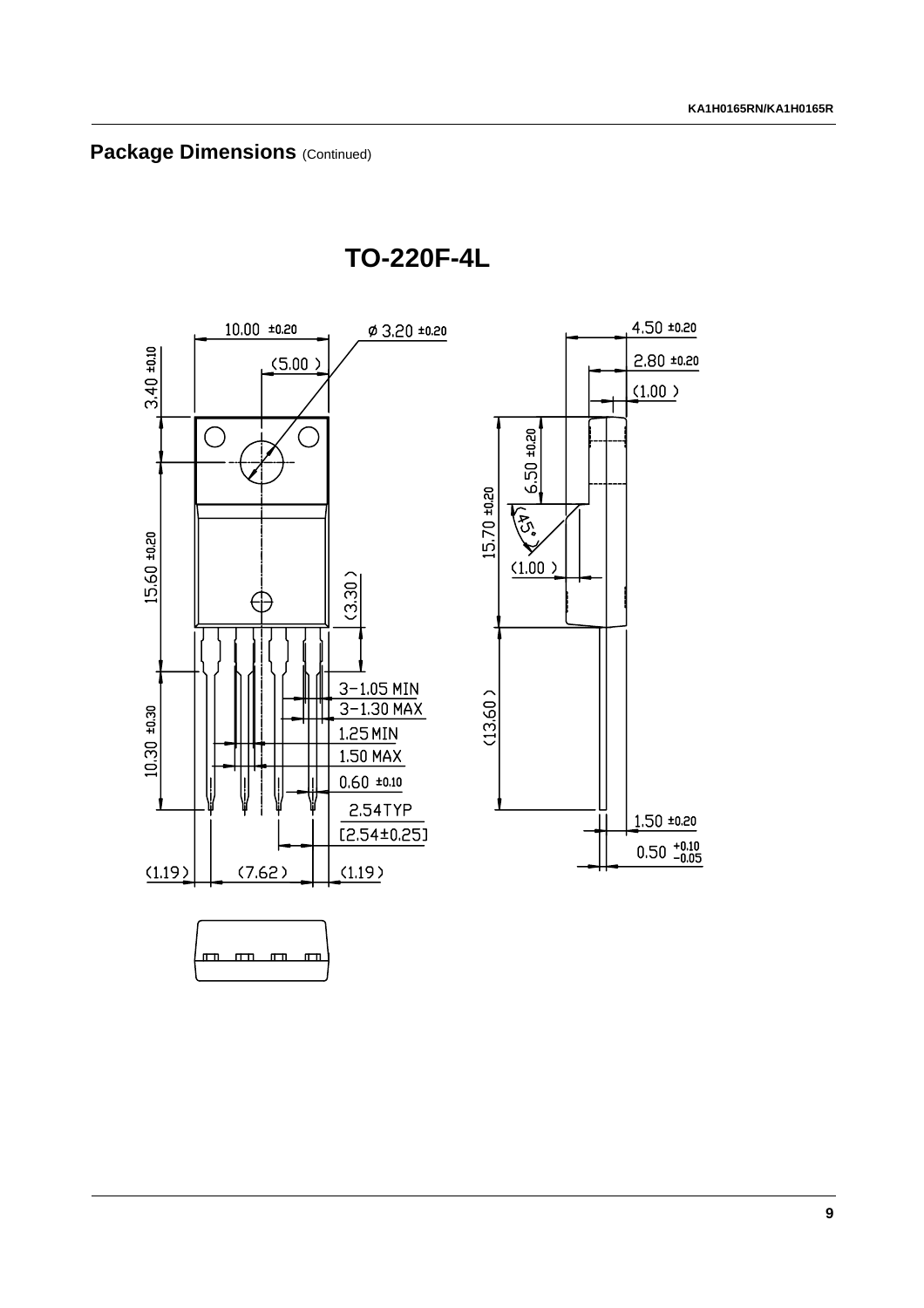#### **Package Dimensions (Continued)**

## **TO-220F-4L(Forming)**

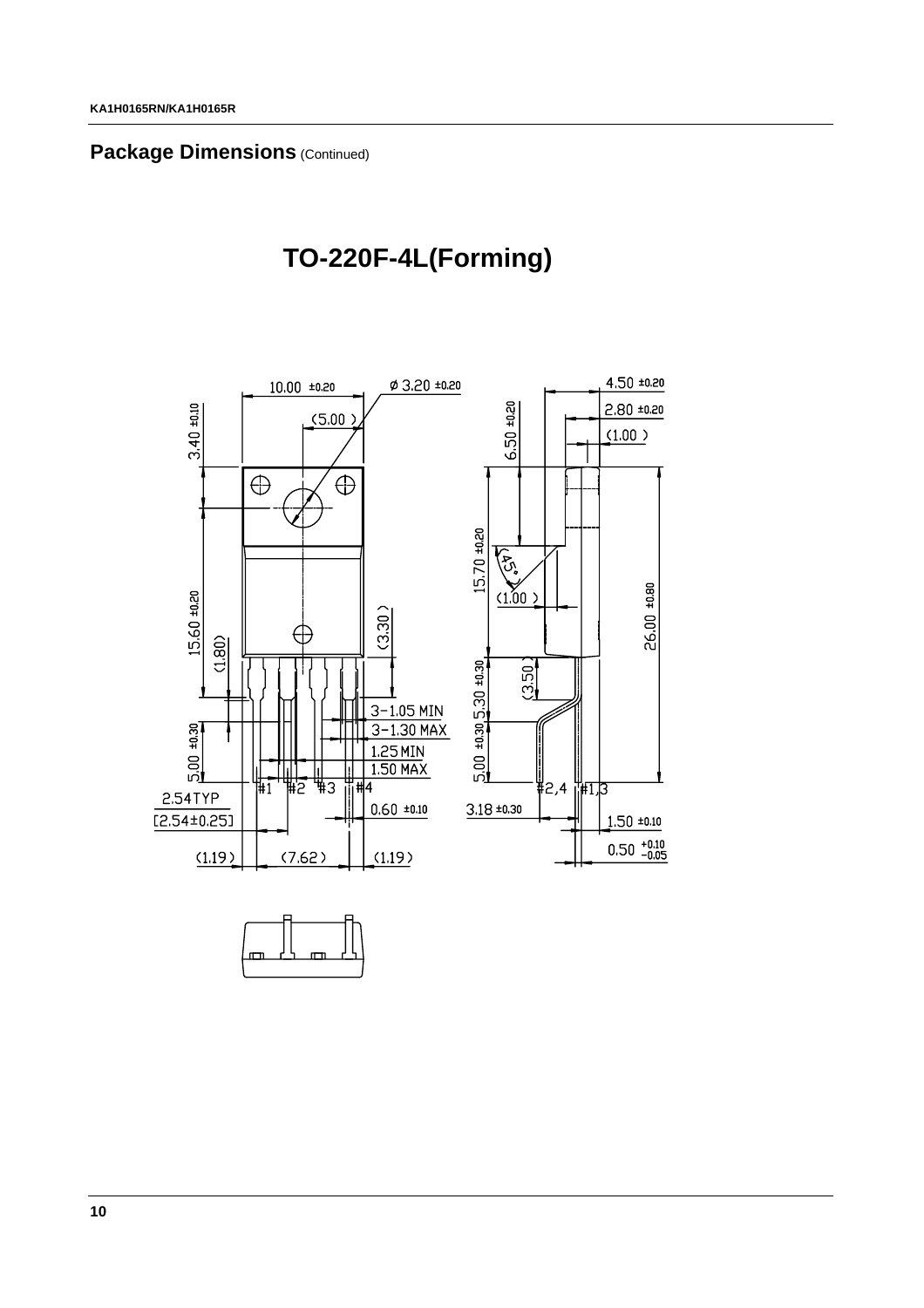## **Ordering Information**

| <b>Product Number</b> | Package    | Rating   | <b>Operating Temperature</b>                         |  |  |
|-----------------------|------------|----------|------------------------------------------------------|--|--|
| KA1H0165RN            | 8-DIP      | 650V, 1A | -25 $\mathrm{^{\circ}C}$ to +85 $\mathrm{^{\circ}C}$ |  |  |
| KA1H0165R-TU          | TO-220F-4L | 650V, 1A | -25 $\mathrm{^{\circ}C}$ to +85 $\mathrm{^{\circ}C}$ |  |  |
| KA1H0165R-YDTU        |            |          |                                                      |  |  |

TU : Non Forming Type YDTU : Forming Type